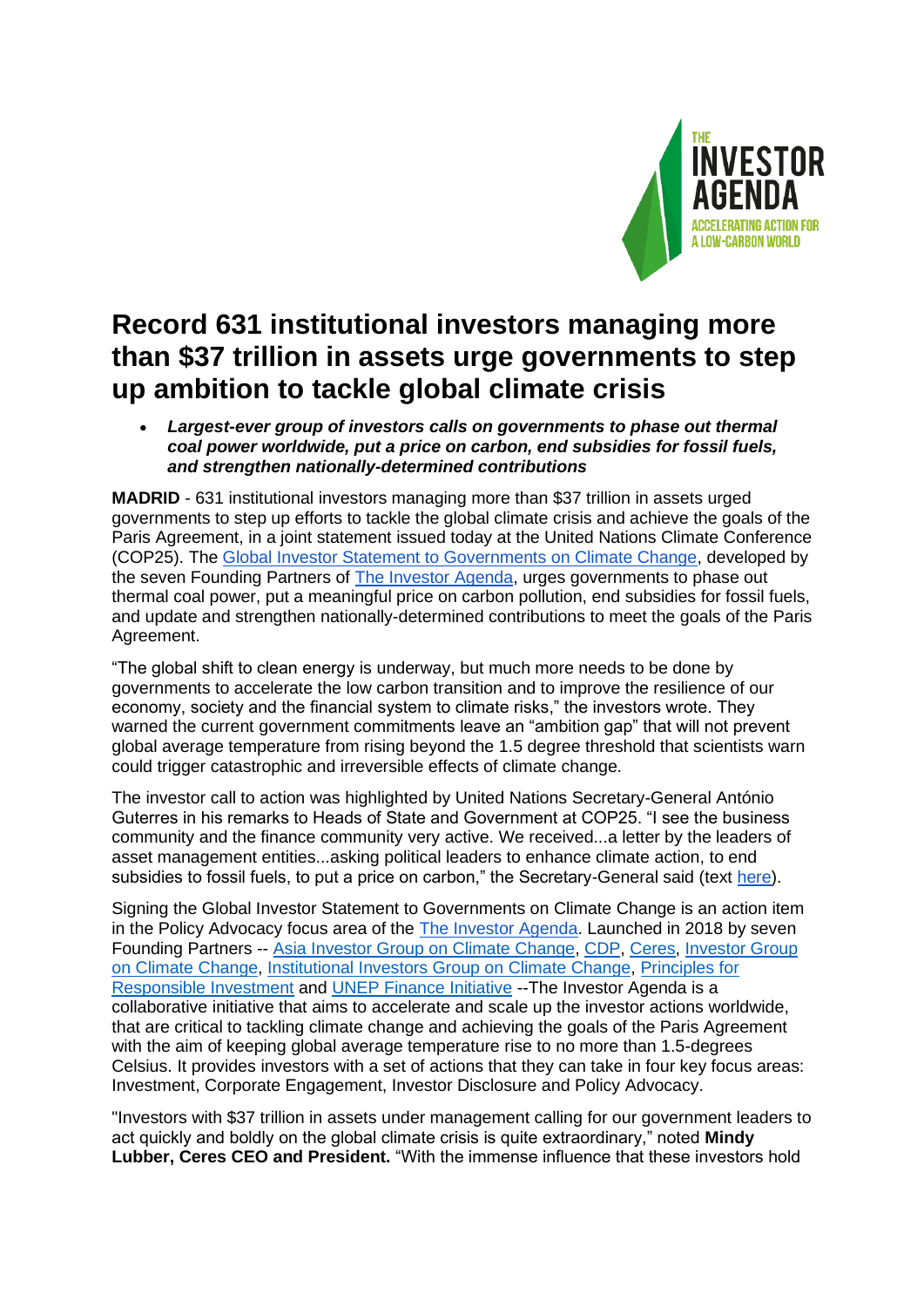in our economy, government leaders ought to respond to this collective call to action with the urgency and ambition required to power a net-zero emissions economy."

"Investors are clear that governments should be much more ambitious in addressing climate change," **said Stephanie Pfeifer, CEO of the Institutional Investors Group on Climate Change (IIGCC).** "The science shows we need to achieve climate neutrality by 2050 at the latest. Several leading economies have already set net-zero emissions targets and other countries must now follow their lead."

"As investors in Asia and all regions are increasingly looking to allocate more capital into low carbon investments, they are urging governments and policy makers to unlock the barriers to enable the necessary transition to net-zero carbon economies," said **Rebecca Mikula-Wright, Director, Asia Investor Group on Climate Change (AIGCC)**. "The Investor Agenda has a pivotal role to play as a platform for supporting investors to lead ambition and catalyse sustainable investment, while promoting engagement across all regions and jurisdictions."

"Global investors with US\$37 trillion in assets under management are demanding that governments implement robust and credible climate change policy to reduce the costs of climate change for the global economy and for the communities we live in,'' said **Emma Herd, Chief Executive Officer, Investor Group on Climate Change (IGCC)**. "Global investors could not be clearer, governments must step up and deliver the policy ambition needed to manage the costs of climate change. Without ambitious climate goals, supported by investable policy, climate change as a risk to financial stability will continue to ratchet."

"The Investor Agenda provides an unprecedented global forum for investors to accelerate action on climate change and drive transformation of capital markets to deliver a 1.5-degrees Celsius economy. To do that investors need to take further action themselves, but also require stronger incentives from governments," said **Paul Simpson, CDP CEO.**

"The Investor Agenda has a critical role to play in compelling investors to act and bring about lasting change around climate," said **Fiona Reynolds, CEO of Principles for Responsible Investment (PRI).** "Ambition and meaningful action from governments, business and the financial sector is imperative to curb the current trajectory of global warming. These groups must act now to curb the climate emergency the world is facing by reaching the goals of the Paris Agreement to realise 1.5-degrees Celsius."

"There is a growing urgency for investors and corporations to act on climate change goals. As of today, temperatures have risen 1-degree Celsius above pre-industrial levels," said **Eric Usher, Head of UNEP Finance Initiative.** "To keep the rise to within 1.5-degrees Celsius globally, leadership from within the investor community will be key. The Investor Agenda is a critical platform in supporting investors in their individual actions."

Nearly 1,200 investors have taken action in one or more of the focus areas of The Investor Agenda since 2018, according to The Investor Agenda 2019 [Annual Progress Report](https://theinvestoragenda.org/progress-report) published in September. More than 750 investors have engaged with or directly influenced companies to act on climate change, more than 400 investors have stepped up their own disclosure on climate change and more than 260 investors have set a climate target for their investments.

## **Editor's Notes:**

For any media inquiries, please contact: [news@theinvestoragenda.org.](mailto:news@theinvestoragenda.org) A live web stream will be available [\(here\)](https://join-emea.broadcast.skype.com/unfccc365.onmicrosoft.com/e521dde245db470897aa9a8ad48b64bb/en-US/) to those who wish to watch remotely.